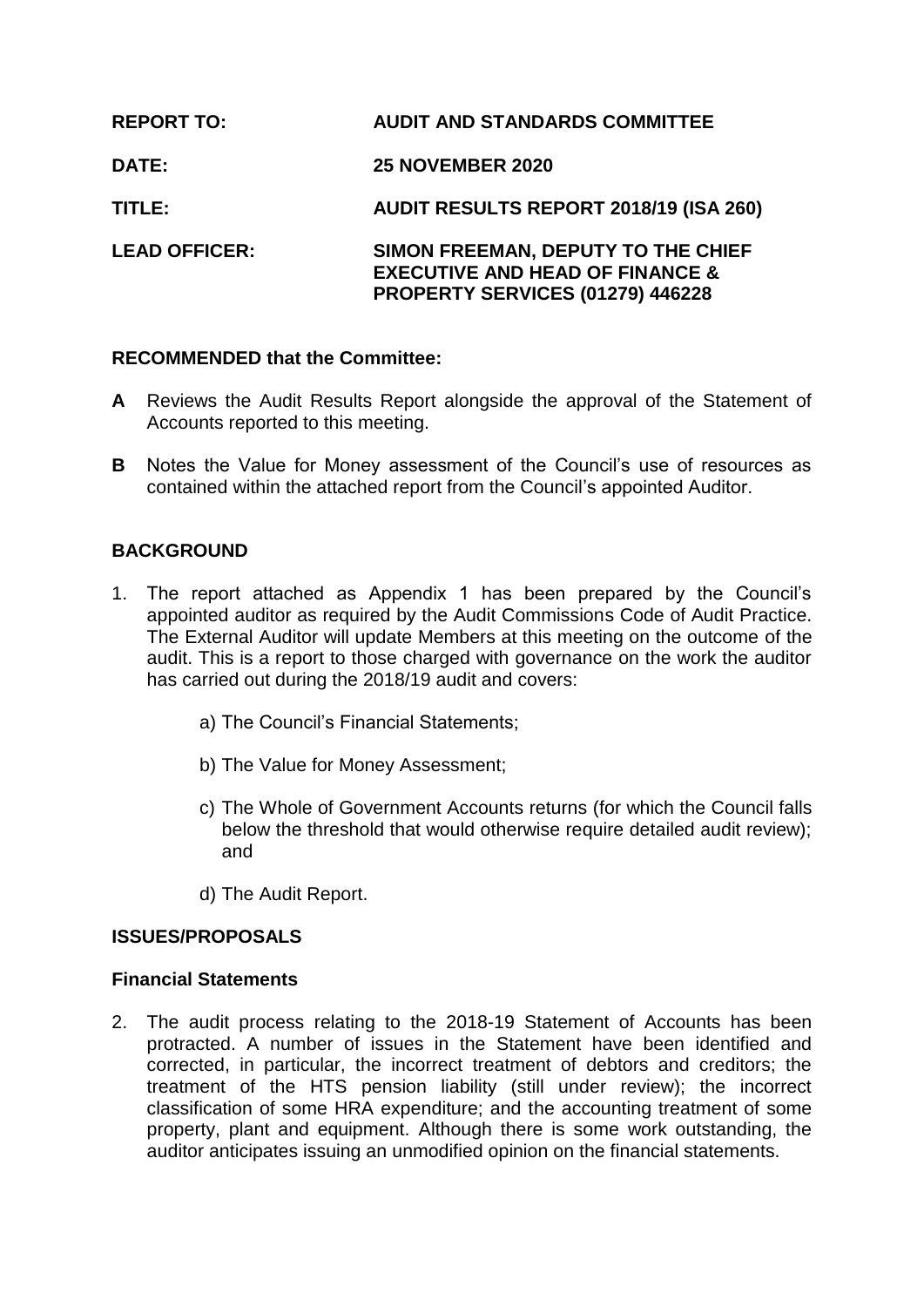3. The appointed auditor will update the Committee at its meeting on 25 November 2020 on the final stages of the audit and any matters that require to be drawn to the Committee's attention.

## **Internal Control and Written Representations**

- 4. The report highlights that there have been some areas of concern identified in the design or operation of internal controls that might result in a material error in the Statement of Accounts. It also confirms that the Auditor is satisfied with the draft Annual Governance Statement, which was approved at the Committee meeting on 11 September 2019.
- 5. The appointed auditor has requested a management letter of representation in which the Deputy to the Chief Executive and Head of Finance & Property Services (DCE&HFP), as the Council's Section 151 Officer, provides information on matters which the auditor does not have sufficient audit evidence. Although approval of the letter is currently delegated to DCE&HFP it is felt that, given the period of time that has elapsed and the significant audit amendments required, the Committee should give final approval. The letter is reported in draft form elsewhere on the Committee's agenda, pending subsequent approval of the Accounts by the Committee.

## **Council's Use of Resources**

6. The report identifies that, having carried out the assessment of the Council's use of resources the appointed auditor anticipates issuing an unmodified conclusion on its efficacy.

## **Conclusions**

7. The Audit Results Report summaries the auditor's conclusions in respect of the Statement of Accounts 2018/19.

#### **IMPLICATIONS**

**Community Wellbeing** None specific. **Author: Jane Greer, Head of Community Wellbeing** 

#### **Finance**

The Audit Results Report provides important information relating to the Council's Statement of Accounts and its Use of Resources conclusion provided by the appointed auditor.

### **Author: Simon Freeman, Deputy to the Chief Executive and Head of Finance & Property Services**